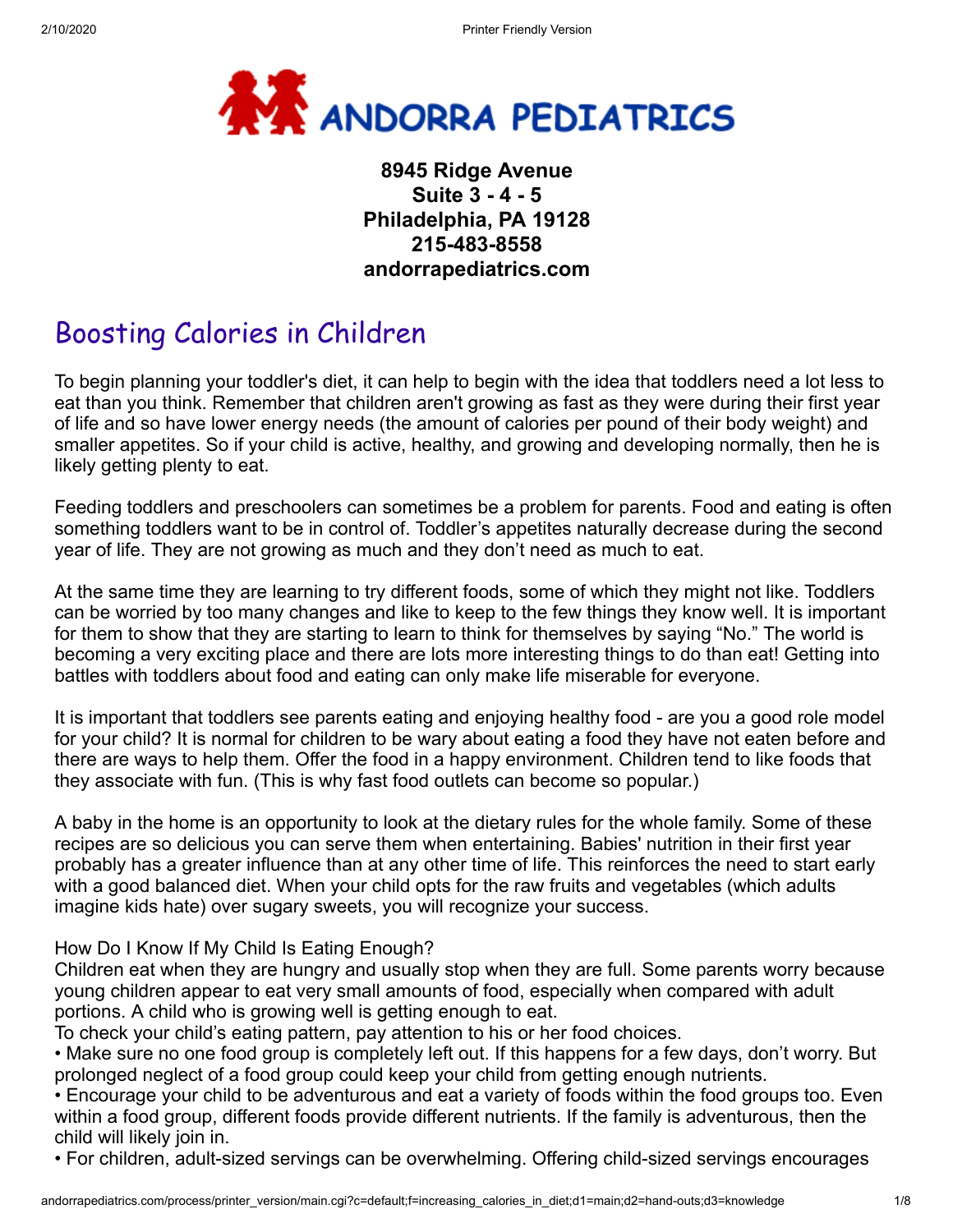food acceptance.

- It can also help to avoid common mistakes, such as:
- 1. Drinking more than 16-24 ounces of milk each day.
- 2. Drinking more than 4-6 ounces of juice each day.
- 3. Letting your child fill up on sweets and snacks.
- 4. Forcing your child to eat when he isn't hungry.
- 5. Giving servings that are too big.

The average toddler serving is going to be about 1/4 of an adult serving size. Don't go by the serving size listed on nutrition labels, as these are mainly for older children and adults.

The average toddler needs about 1300 calories each day. Larger toddlers will need a little more and smaller toddlers a little less.

The average toddler will need 40 calories each day for each inch of height.

#### Guide to Child-Sized Servings

• Serve one-fourth to one-third of the adult portion size, or one measuring tablespoon of each food for each year of the child's age.

• Give less than you think the child will eat. Let the child ask for more if still hungry.

1. Keep offering the food on several occasions. It can take 8 to 15 tries before the food becomes familiar and a child accepts it.

- 2. Children are more likely to try a food when they see the rest of the family or other children enjoy it. 3. Don't insist that the food is eaten and don't offer a reward for eating it. Both of these measures have been shown to make children dislike that food.
- 4. Children are more likely to want a food if they are told they can't have it or if it is used as a reward.

5. Children have the natural ability to know how much food they need and they do not usually overeat. However they can easily lose this skill.

6. If children are pushed to eat more than they want or encouraged to finish everything on the plate, they may learn not to stop when they have had enough. This can lead to weight problems later.

#### Suggestions to Get Your Toddler To Eat:

1. We usually recommend adding dry milk when cooking foods such as yogurt, casseroles, milk shakes, muffins, cookies, sauces, gravies and cream soups.

2. If drinking fruit juice, don't dilute it but don't offer more than 1 serving per day.

- 3. Add butter or margarine to breads, hot cereals, pancakes, casseroles and vegetables
- 4. Add cheese to meat, potatoes, vegetables, pasta, rice and cream sauces.
- 5. Use peanut butter on breads, crackers, fruits and vegetables and you can also blend into ice cream or yogurt. Make Jell-O with juice instead of water
- 6. Add mashed fruit to milk, yogurt, shakes, ice cream and pudding.

7. Add honey to fruit.

How Much Table Food Should My Baby Be Eating?

When introducing table foods (around 5 months), don't worry too much about the amount or variety your baby accepts, or how much gets into his/her mouth. Your baby is still getting most nutrition from breast milk or formula.

Once your baby is adept at eating finger foods or using a spoon, offer small portions (about one fourth of an adult's portion) and add more if interested. Watch for cues that your baby is finished:

disinterested, turning head away, or pushing food away -- don't force your baby to eat more.

Expect your toddler to go through periods when she wants only a "favored food of the moment." It's not uncommon for a child this age to want peanut butter and jelly sandwiches for every meal or insist on the same breakfast for a month. Toddlers may also change their minds about what's good to eat in an instant: one day your child loves applesauce, and the next day she views it as poison.

Remain relaxed, continue to offer other healthful choices, and remember that these behaviors will one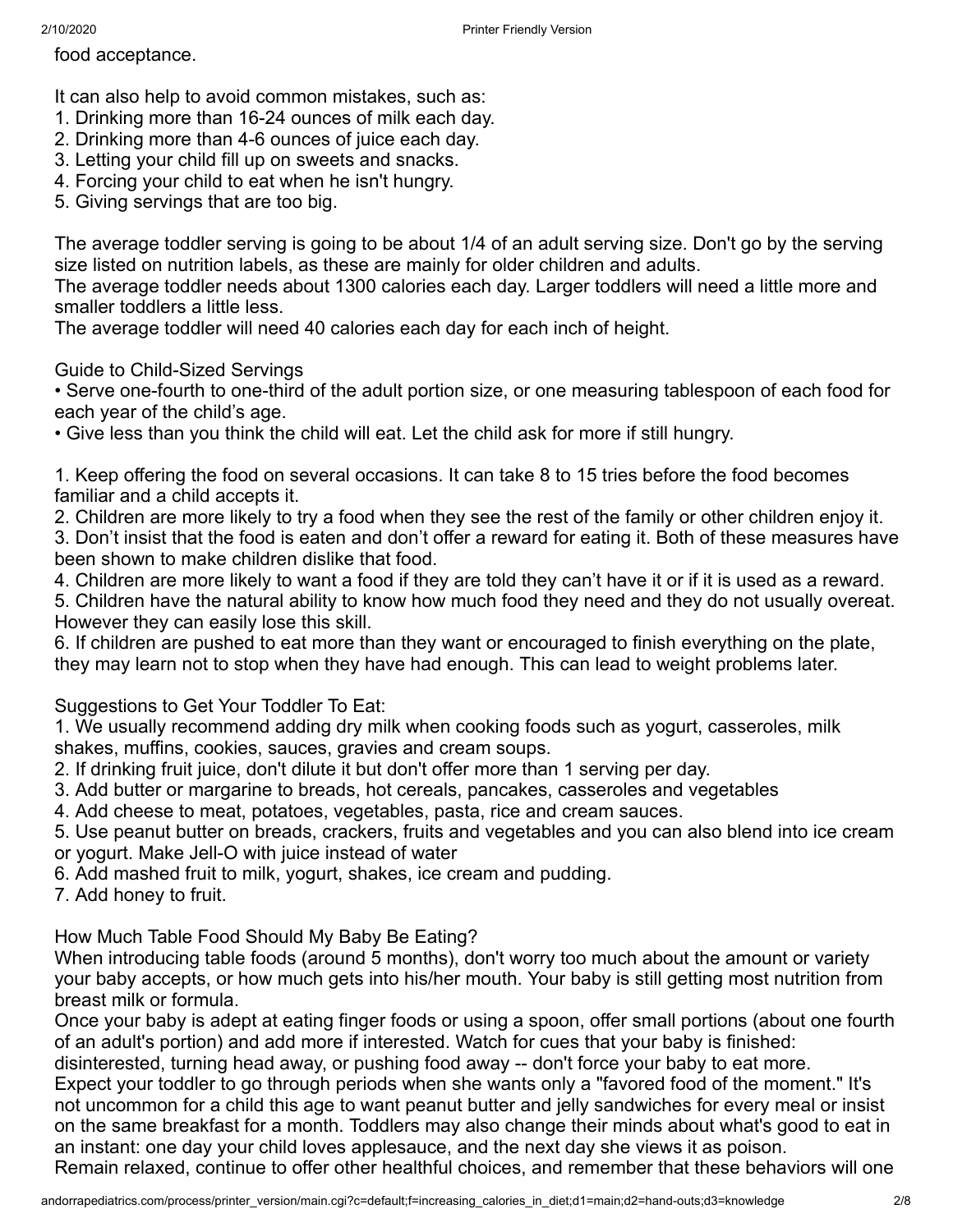day come to an end. Again, your toddler might not eat what you would call a balanced meal at each sitting, but over the course of time she should get what she needs for good health.

You'll probably notice a sharp drop in your toddler's appetite after his first birthday. Suddenly he's picky about what he eats, turns his head away after just a few bites, or resists coming to the table at mealtimes. It may seem as if he should be eating more now that he's so active, but there's a good reason for the change. His growth rate has slowed, and he really doesn't require as much food now. About 1,000 calories a day, broken down between three meals and two snacks, should be sufficient to meet needs for growth, energy, and good nutrition. Most babies this age are switched from formula to cow's milk (1 year old), and many (but not all) nursing babies are weaned from the breast. This means it's even more important to offer your toddler a variety of healthy foods at this stage. Not only is regular table food forming the basis of his diet now, your baby is learning eating habits that will last a lifetime. Good choices now will increase the odds that better choices will be made later on.

Toddlers are notorious for not wanting to eat and giving their parents endless headaches by suddenly refusing their favorite food or demanding only one type of food all the time. Let's first consider loss of appetite. It's important to remember that toddlers have very small stomachs and, unlike adults, they are physically unable to eat large quantities of food at main meals. Refusal to eat what adults may regard as a "normal portion" may just be that the portions are too big and that the meals are spaced too far apart for a small child.

Don't count on your child always eating the same way because the eating habits of toddlers are erratic and unpredictable from one day to the next. Your child may eat everything in sight at breakfast but almost nothing else for the rest of the day, or your child may eat only a favorite food for three days in a row, and then reject it entirely.

An emotionally upset toddler will generally not eat, so always explore reasons such as fear or anger when your child refuses to eat

When planning your child's menu, remember that cholesterol and other fats are very important for his normal growth and development, so they should not be restricted during this period.

By the first birthday, your child should be able to handle most of the foods you serve the rest of the family but with a few precautions. Be sure the food is cool enough so that it won't burn his mouth. Test the temperature yourself, because he'll dig in without considering the heat. Try to avoid foods that are heavily spiced, salted, buttered, or sweetened. These additions prevent your child from experiencing the natural taste of foods, and they may be harmful to his long-term good health. Young children seem to be more sensitive than adults to these flavorings, and may reject heavily spiced foods.

A 1 year-old can eat at the table with the rest of the family and join in. Take whatever you're eating and mash it or mince it. Avoid foods that are salty or very spicy. As they get older you can introduce finger foods and more texture, and by the age of two they can eat the same type of food as you.

To get the nutrients he needs, a toddler should have a diet that contains all the main food groups protein, fat, carbohydrates, vitamins and minerals. If you eat a mixed diet with plenty of fresh fruit and vegetables, and your child eats the same, you'll have no need to worry. Avoid cutting out any whole category of foodstuffs - fat-free diets aren't good for toddlers.

It's hard to make a toddler overweight. They need plenty of food to fuel growth. Don't ever restrict their diet for fear of making them fat. Let your child eat what he/she wants and that way they will keep in touch with their appetite. When your child has had enough, don't force more or say 'just one extra spoonful'. A healthy and growing child is a good indication they are getting enough calories.

Avoid sweetened drinks. They are very bad for your baby's teeth and create a taste for overly sweet things. Even those labeled "no added sugar" contain enough fruit-sugar to harm the teeth. If thirsty, cool water is best. If hungry between meals, your child can still have some milk.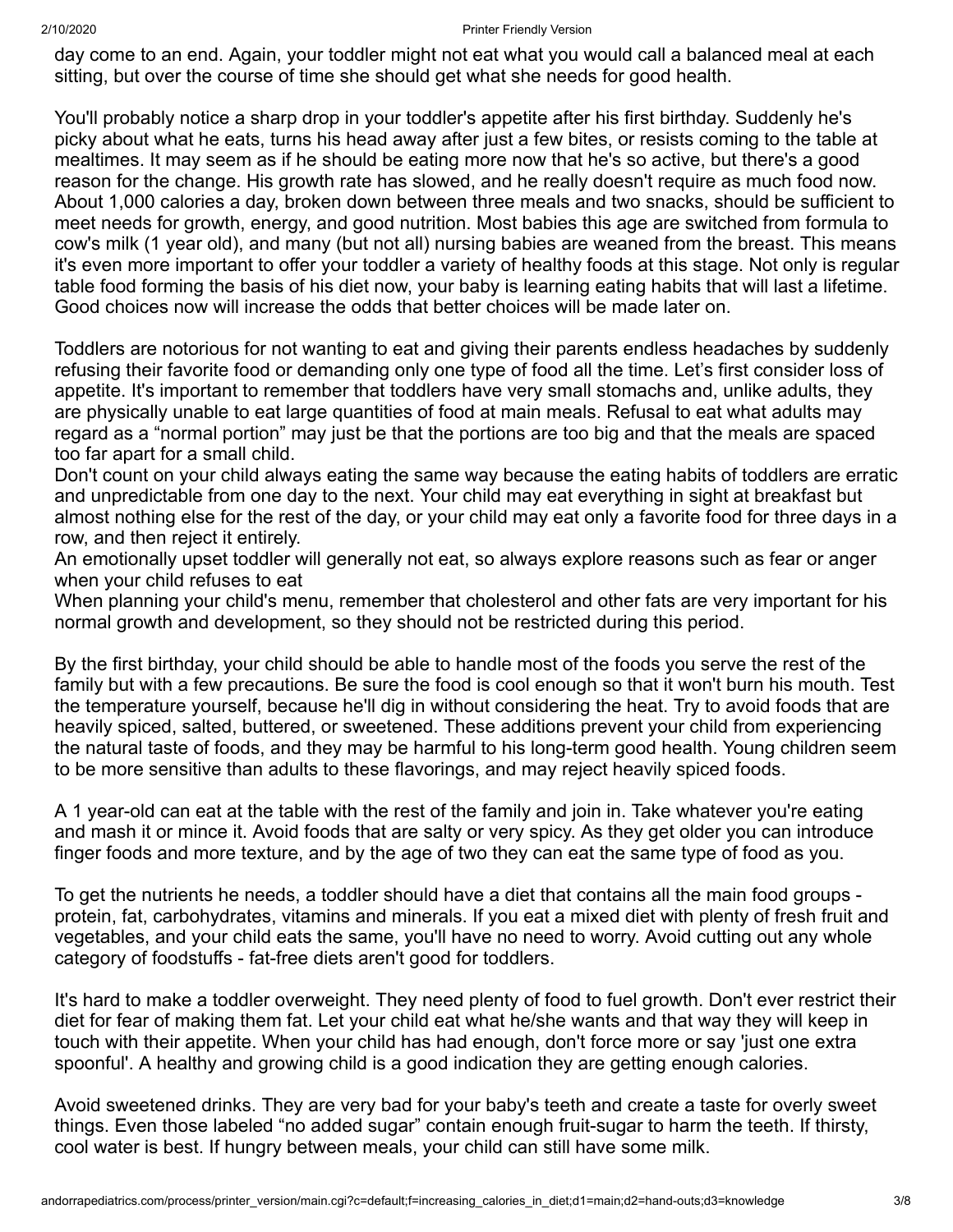#### 2/10/2020 Printer Friendly Version

The recommended dose of calcium for children ages 1 - 3 years is 500 mg of calcium daily and for ages 4 - 6-years, it is 800 mg daily. The best sources of calcium include milk, yogurt and cheese, but you can boost daily calcium with calcium-fortified juices, broccoli and dark leafy vegetables. (ask to see our "Calcium Requirement" Handout). Children ages 1 - 6 years need 10 mg of iron each day.

Your child should want to feed himself with his fingers and a spoon or fork and should be able to drink out of a cup. He should have given up the bottle by now. Remember that your baby's appetite may decrease and become pickier over the next few years as his growth rate slows. Your baby should also have given up middle of the night feedings by this age.

Feeding practices to avoid are giving large amounts of sweet desserts, soft drinks, fruit-flavored drinks, sugarcoated cereals, chips or candy, as they have little nutritional value. Also avoid giving foods that your child can choke on, such as raw carrots, peanuts, whole grapes, tough meats, popcorn, chewing gum or hard candy.

### Suggestions to Boost Calories

A Pediatric nutritionist can suggest ways that you can provide your child with more calories by offering high calorie foods that are high in protein with lots of nutrients, especially since your child will need additional calories to help catch-up with growth.

1. Avoid junk foods, such as candy, which may have calories, but are usually low in protein.

2. For younger children, under the direction of your Pediatrician or a nutritionist, your infant's formula can be concentrated to provide more than the regular 20 calories/ounce.

3. For older children, over 12 months of age, instead of milk, you can offer 2-3 times a day Pediasure (30 calories/ounce vs 20 calories/ounce for whole milk).

4. Mix whole milk with a packet of instant breakfast powder (adds 130 calories) or dry milk powder (adds 33 calories per tablespoon) to increase calories.

5. When baking and cooking, substitute whole milk, half and half, evaporated milk or condensed milk mixed with dry milk powder for water or milk.

6. For high calorie snacks, offer milk shakes made with a cup of whole milk, a packet of instant breakfast powder and a cup of ice cream blended together (can provide over 400 calories).

7. Pudding can also provide a lot of calories if you add 1/2 cup of dry milk powder to the milk and instant pudding mix.

8. Cheese as a topping for sandwiches, vegetables, etc.

9. Use peanut butter (about 100 calories/tablespoon) as a snack and as a topping for vegetables, crackers, and fruits or blended with milk, ice cream or yogurt.

10. Make a high calorie fruit snack using fruits canned in heavy syrup, add sugar or yogurt to fresh fruit or add a packet of instant breakfast powder to strained fruits.

11. Make high calorie Jello by substituting fruit juice for water in its preparation.

12. Serve meats and breads with added butter, margarine, gravy or sauces.

13. Serve fried foods, such as fish and chicken and add breading or flour before cooking.

14. Spread a couple of tablespoons of smooth, salted peanut butter on bread gives you 192 calories.

15. A 2-ounce serving of cooked pasta contains only 75 calories. It's the rest of the ingredients, such as the meatballs on the spaghetti which contribute to this being a high-calorie dish.

16. One serving of cheddar cheese packs a good 69 calories.

17. Cheese is basically concentrated milk, so its nutrition value is similar. This means high in protein and calcium but also high in fat, cholesterol and cheese calories.

18. Depending on the type of dressing and the amount that you will pour on to your favorite salad dish, it can add 50 to 85 calories for each 1-tablespoon serving. Salted butter has 36 calories for each 5 gram serving.

19. One mini-chocolate or candy bar can contain 37 calories.

20. Whole wheat bread contains 69 calories, more than overly processed white bread.

21. A 261-gram serving of guacamole contains as much as 360 calories.

22. The fruit-flavored, non-fat yogurt can give you as much as 118 calories for a 125-gram serving.

23. Aside from giving your body the vitamins and nutrients that it needs, pure fruit juices also pack a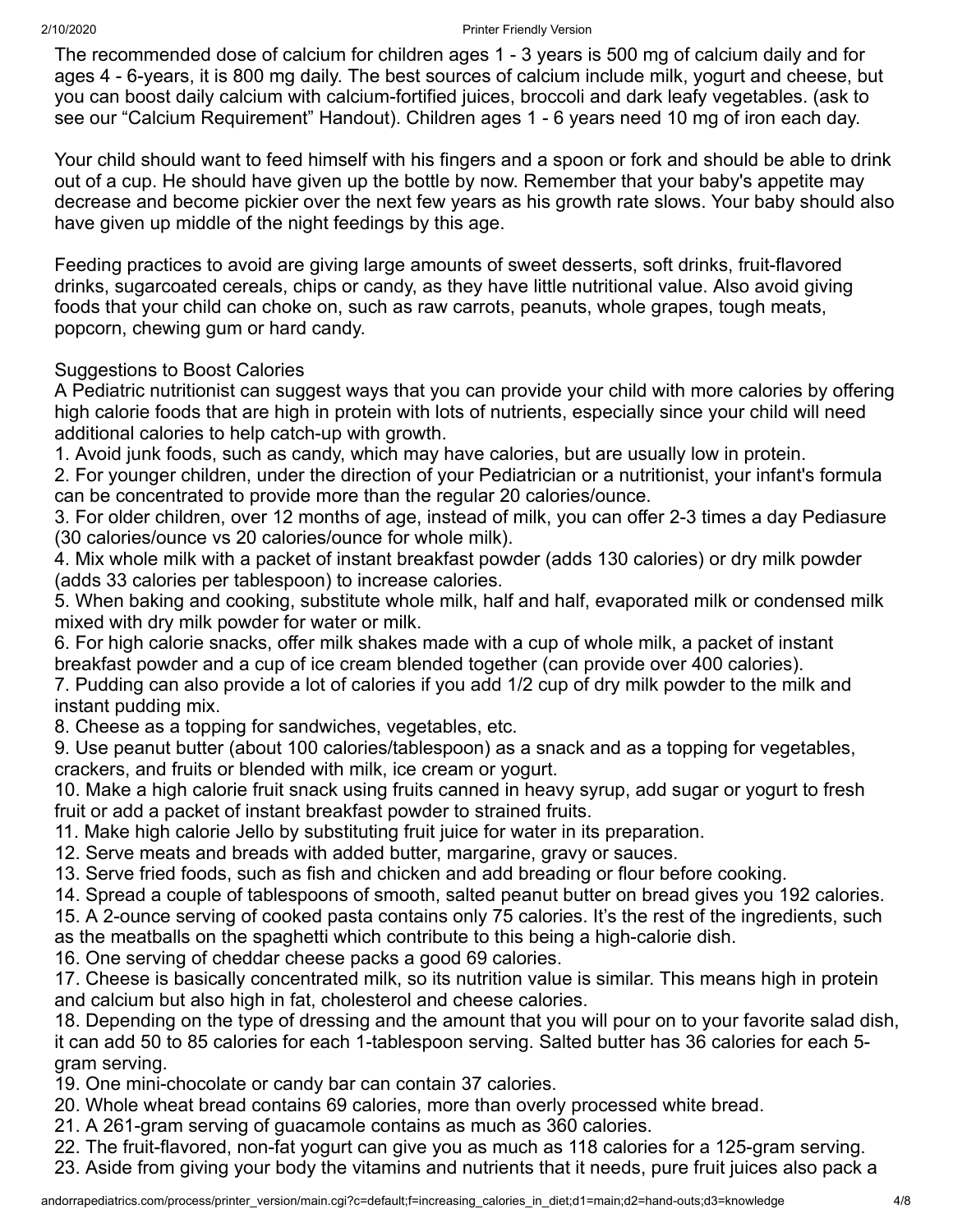lot of calories. One ounce of the commercially-packaged fruit juice contains 57 calories.

24. One large banana contains 20 calories. Slice it up with your peanut butter sandwich or breakfast cereal to increase calories. They are very high in simple carbohydrates.

25. Nuts are good for the heart, and are high in calories. Salted, roasted cashew nuts, for example, has 165 calories for each serving.

26. One tablespoon of the olive oils that you use at home contains 40 calories and it's healthier than the regular cooking oil that you use for frying. Olive oil, which is pure fat, contains 1920 calories per cup. Any food that has a lot of fat in it will have a high calorie density.

27. Chicken breast, which is supposed to be the healthiest and fat-less part of this type of white meat has 78 calories for each serving which contains about 70 grams.

28. One thick slice of bacon contains 174 calories, which is perfect for those who are trying to gain weight fast.

29. A 3-ounce serving of salmon contains 152 calories. The richest dietary source of Omega 3 fatty acids are cold-water fatty fishes such as Salmon, Tuna, Mackerel, Sardines. Fish are a rich source of EPA and DHA fats, the two most essential Omega 3 fatty acids.

30. 3 slices of beef strips for breakfast will provide153 calories.

31. A typical mushroom omelet contains 560 calories. Omelet recipes differ, but they are easy and fast to prepare, and you can add whatever you want!

32. Macaroni Cheese: Make sure that you use high fat cheese and pasta, and your serving will top 450 calories

Meal Suggestions That Are Tasty, Convenient, and Nutritious

This menu is planned for a one-year-old child who weighs approximately 21 pounds.

Common measurements to learn:

- $\cdot$  1 tablespoon = 1/2 ounce (15 cc)
- $\cdot$  1 teaspoon = 1/3 tablespoon (5 cc)
- $\cdot$  1 cup = 8 ounces (240 cc)

Cereal with low-fat milk is a favorite, but sweetened cereal can have a lot of added sugar. Check the nutrition facts label before buying. Although the percent daily values on food labels are based on calorie levels for adults, they can still be used to select more nutrient-rich cereals (and other foods). Choose cereals with less than 10 grams of sugar and at least 2 grams of fiber per serving. If your child prefers a sweet taste, jazz up unsweetened cereal with sliced peaches or bananas, strawberries, or blueberries.

#### Breakfast

Breakfast gives children energy to carry through an active morning. Children who skip breakfast may not concentrate well at school or may lack energy to play. They also tend to eat unhealthy foods as snacks.

1. 1/2 cup (4 ounces) of cereal, 1/4 cup of milk and 4 ounces of orange juice would give about 230 calories.

2. A slice of bread with 1 tablespoon of peanut butter and jelly and 4 ounces of orange juice, would give about over 250 calories

3. 1/2 cup iron-fortified breakfast cereal or 1 cooked egg (not more than 3 eggs per week) Add to cereal one of the following:

- 1. 1/2 banana, sliced
- 2. 2-3 large sliced strawberries

For children who don't like traditional breakfast foods, like cereal or toast, try one of the following recipes:

1. Breakfast shake: Combine milk, fruit, and ice in a blender.

2. Frozen banana: Dip a banana in yogurt, roll it in crushed cereal and then freeze.

3. Leftovers: Serve whole-wheat spaghetti or chicken hot or cold.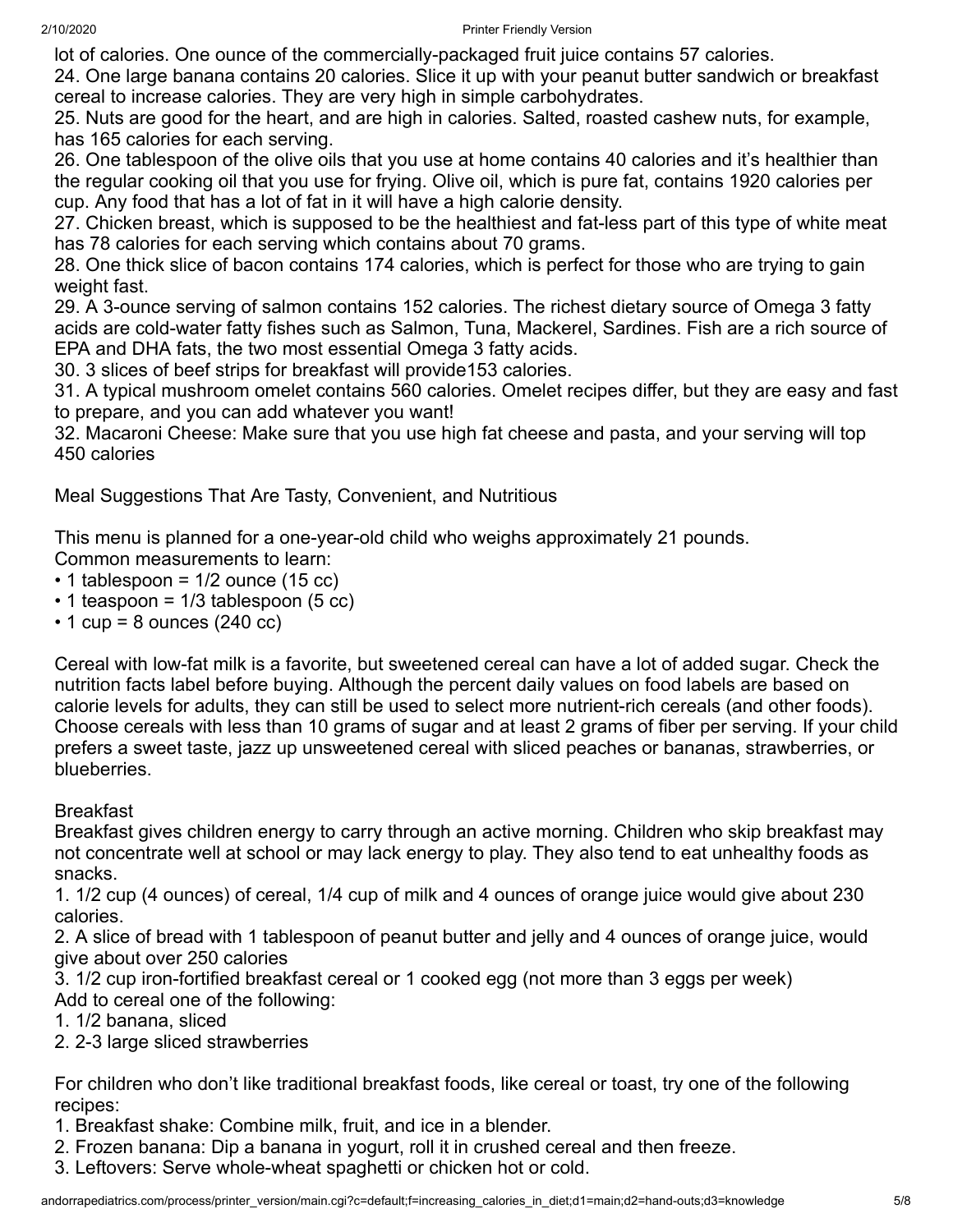- 4. Peanut butter snack: Spread peanut butter on whole-wheat crackers, a tortilla or apple slices.
- 5. Cheerios topped with yogurt or teething toast dipped in yogurt
- 6. Whole milk yogurt
- 7. Add 1 tablespoon of dry infant cereal to each 4 ounce jar of strained fruit

#### Lunch

Children who help make their own lunches are more likely to eat them. The following are ideas to make lunches fun!

1. 1/2 sandwich-tuna, egg salad, peanut butter, or cold cuts. Top peanut butter with raisins, bananas, or apple slices. 1/2 sandwich (one slice of bread), with 1 slice of lean luncheon meat (90 calories) and cheese (45 calories).

- 2. Tuna fish sandwich (add 1/2 tablespoon of mayo to the tuna to get 50 extra calories).
- 3. Sliced and quartered hot dog
- 4. 1/2 cup cooked green vegetables
- 5. 1/2 cup juice
- 6. Use cookie cutters to cut sandwiches into fun, interesting shapes.
- 7. Decorate lunch bags with colorful stickers.

8. For color and crunch, use a variety of veggies as "sandwich toppers": cucumber slices, grated carrots, or zucchini.

#### **Dinner**

1. 1-2 ounces of chicken (75-100 calories) or beef (120-165 calories)

- 2. 1/2 cup cooked yellow or orange vegetables. 2-3 tablespoons of vegetables (50-75 calories)
- 3. 1/2 cup pasta, rice, or potato
- 4. Whole wheat bread (40 calories)
- 5. 1/2 cup of milk (76 calories).

6. Add 1 tablespoon of melted butter, margarine or oil to each 4 ounce jar of strained vegetables or mixed dinner

7. Use higher calorie fruits and vegetables, such as squash, sweet potato, peas, mashed avocado or bananas rather than lower calorie fruits and vegetables, such as green beans, carrots, pears and peaches. Avoid fruit desserts, since these have empty calories from added sugars.

#### Snacks Count

Snacks make up an important part of childhood nutrition. Children must eat frequently. With their small stomachs, they cannot eat enough at meals alone for their high-energy needs. Three meals and 2 or 3 healthy snacks a day help children to meet their daily nutrition needs.

To make the most of snacks, parents and caregivers should offer healthy snack choices and be consistent with the time snacks are served.

Type: Offer a variety of snacks. Choose mostly healthy snack foods that are a good source of nutrients (protein, vitamins, and minerals) as well as calories. One hundred percent fruit juices (unsweetened) are an alternative to soda and fruit drinks but should be limited to 4 to 6 ounces per day.

Timing: Plan snacks. Schedule snacks around normal daily events, and space them at least 2 hours before meals. Children should not feel full all the time. A feeling of hunger between meals and snacks encourages children to eat well when healthy foods are offered. If your schedule is hectic, pack a snack. This helps prevent a cranky, hungry child with no options besides fast food.

Your child will likely need a couple of small snacks mid-morning and in the early afternoon. These might include:

- 1. 1/2 -1 cup of milk (76-152 calories)
- 2. 2-3 tablespoons of fruit (50-75 calories)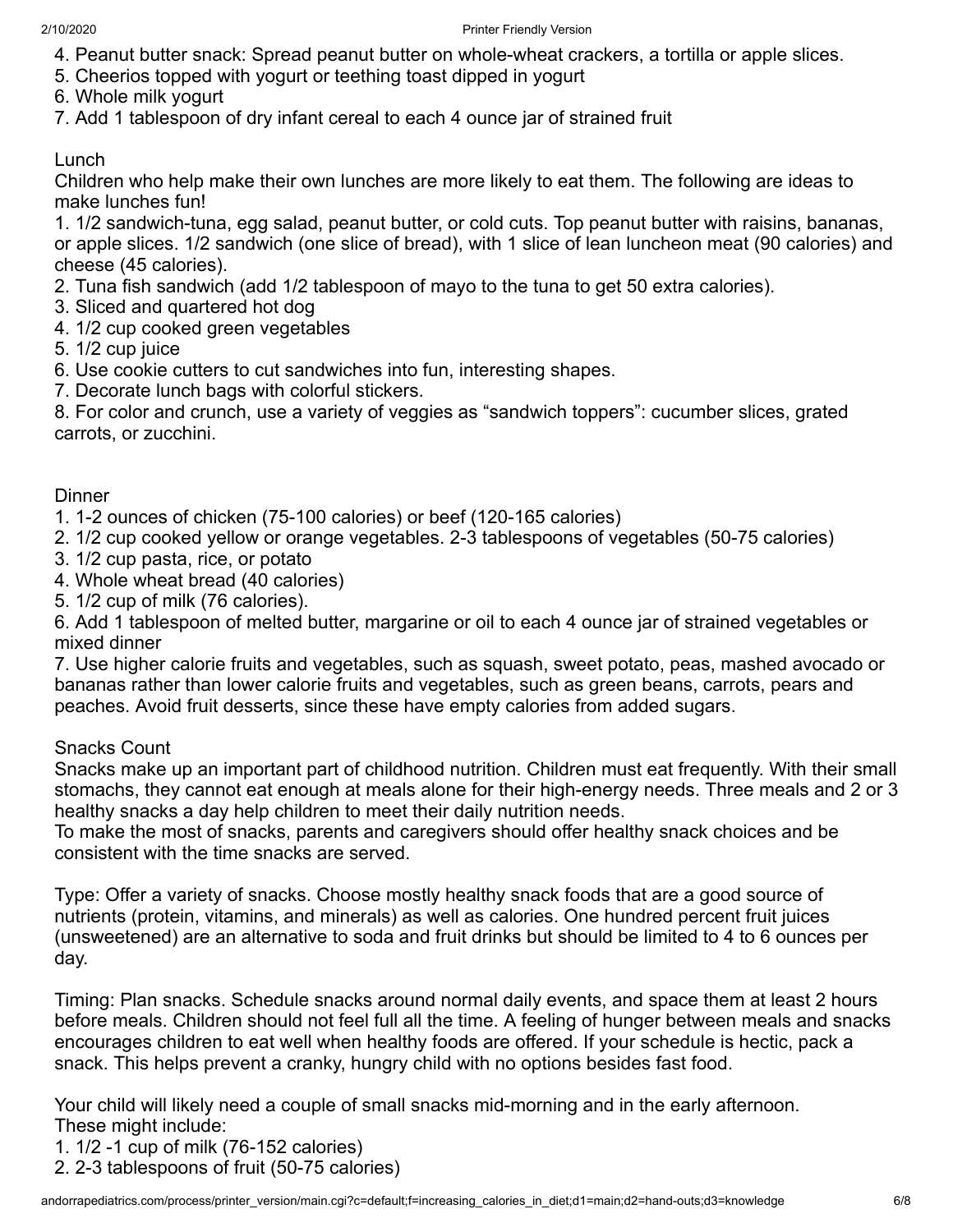- 3. A slice of cheese (45 calories)
- 4. Jello, pudding, or yogurt
- 5. A slice of toast or whole wheat muffin
- 6. 1-2 tablespoons cream cheese or peanut butter
- 7. Raw vegetables
- 8. Fresh or dried fruits

• Try to balance your child's request for a snack with the family's need to enjoy a regular meal together. If the meal is several hours away, you can offer a bigger snack. If the meal is in the next hour, you may want to offer a small snack. If you give your child only a small snack, explain to your child that the family will be eating soon.

• If your child doesn't eat at one mealtime, you can offer a nutritious snack, such as fresh fruit, vegetables or whole-grain crackers, a few hours later.

• If your child doesn't eat the snack, offer food again at the next mealtime. A child will usually eat at the second meal.

• With this approach, you can be sure that your child won't starve or have other problems that come from a poor diet

#### Picky Eaters

Even the most nutritious meal won't do any good if a child won't eat it. Many children are picky eaters. Others eat only certain foods - or refuse food - as a way to show their independence. If your child refuses one food from a food group, try another from the same food group. Try these ideas to make your family meals pleasant.

If Your Child Refuses Instead Try Green vegetables Deep-yellow or orange vegetables Milk Low-fat flavored milk, cheese, or yogurt Lean beef Chicken, turkey, fish, or pork

• Boost the nutritional value of prepared dishes with extra ingredients. Add nonfat dry milk to cream soups, milkshakes, and puddings. Mix grated zucchini and carrots into quick breads, muffins, meatloaf, lasagna, and soups.

• Serve a food your child enjoys along with a food that he or she has refused to eat in the past.

- Try serving a food again if it was refused before. It may take many tries before a child likes it.
- Invite children to help with food preparation. It can make eating a food more fun.

• Add eye appeal. Cut foods into interesting shapes. Create a smiling face on top of a casserole with cheese, vegetables, or fruit strips.

• Set a good example by eating well yourself. Ideally, eat at least one meal together as a family every day or try for 3 to 4 times per week.

#### Food Groups

Foods from all these groups work together to supply energy and nutrients necessary for health and growth. No one food group is more important than another. For good health, you and your child should choose foods from all 5 food groups.

• Grain group: Whole-grain products such as breads, crackers, cereal, pasta, brown rice, bagels, tortillas, corn bread, pita bread, bran muffins, English muffins, matzo crackers, pancakes, breadsticks, and pretzels.

• Vegetable group: Asparagus, beets, bok choy, broccoli, carrots, cauliflower, collard greens, corn, cucumbers, green and red peppers, kale, okra, peas, potatoes, pumpkin, snow peas, squash, spinach, string beans, sweet potatoes, tomatoes, vegetable juices, and zucchini. Some raw vegetables can be choking hazards for young children.

• Fruit group: Apples, applesauce, apricots, bananas, berries, cantaloupe, figs, 100% fruit juices (unsweetened), grapefruit, kiwi, mangoes, nectarines, oranges, papayas, peaches, pears, plums, pineapple, raisins, prunes, starfruit, strawberries, tangerines, and watermelon. Many of these can be